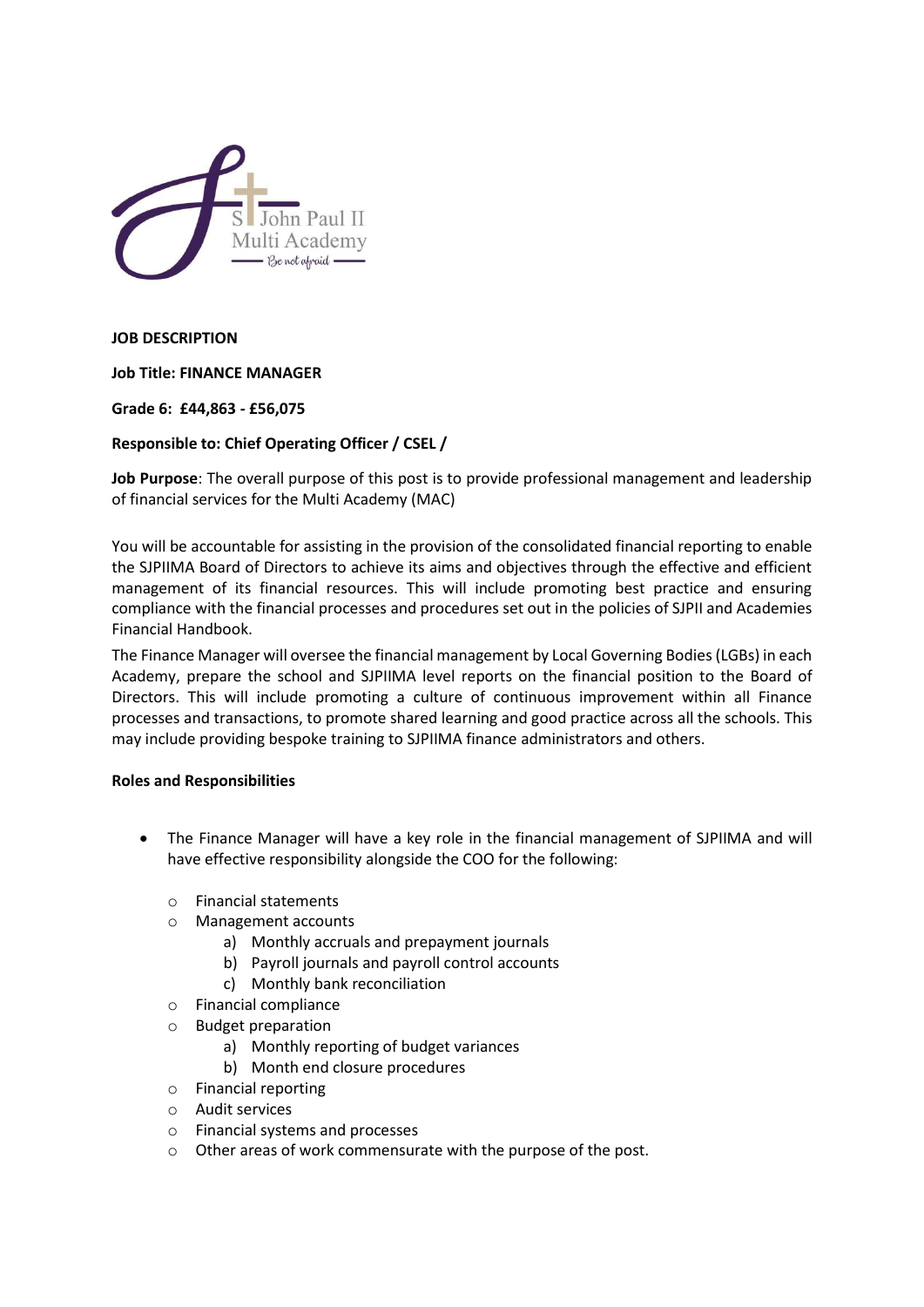- The SJPIIMA are looking to recruit an experienced Finance Manager who will bring enthusiasm and drive to lead the development and consolidation of SJPIIMA financial operations through the next exciting stage of our growth.
- Working with the Chief Operating Officer, the post holder will lead on Trust Finance matters; including preparing an annual budget for the Board of Directors and managing day to day operational spend. The post holder will provide specific expertise in long-term financial management ensuring that all requirements of the Department for Education (DfE) and Education Skills Funding Agency (ESFA) are met.
- As part of this role the post holder will work closely with the Headteachers / Principals within the MAC to ensure compliance with financial procedures, including the purchasing of services, the preparation and monitoring of individual Academy budgets and ensuring that Academies comply with their statutory obligations.
- The post holder will be responsible for directing the work of finance related staff within the MAC

# **Principal Accountabilities:**

### **Financial Management:**

- Ensure the MAC has appropriate financial systems in place and is managing these in accordance with the agreed policies and timetable; ensuring accurate financial records are maintained and reported to the DfE, EFA, Companies House and the Charity Commission.
- Assist in the preparation of the year end statutory accounts and the audit file for the year end audit of the MAC accounts; liaise with the auditors to reach signoff and filing of annual company accounts according to DfE and HRMC guidelines.
- Devise appropriate accounting procedures to control, monitor and disburse each Academy's budget, including routine financial arrangements.
- Work with finance Admin to ensure the production of monthly/ quarterly management accounts and produce timely, accurate and appropriate reports and financial forecasts for the MAT
- Develop and update the computer-based financial and management accounting systems for the MAC and each school.
- Ensure regular banking/accounting of all monies.
- Ensure ordering of goods and supplies and approval of invoices for payment within agreed regulations and to monitor the quality of purchases.
- Ensure timely and effective financial information for Trustees and provide general support to ensure the effective conduct of their business in accordance with the articles of governance and financial regulations policy.
- Research and bid for additional funding to DfE and others, for the MAT and in support of individual Academies and assist with the financial monitoring of projects as they are agreed.
- To prepare and submit the necessary documentation for the recovery of VAT.
- To undertake a credit control function thus ensuring that the payment of outstanding sums are received as swiftly as possible.
- Maintain and develop Fixed Assets register for insurance and depreciation
- Work with the Head of HR on payroll validation.

# **Audit Services:**

- Liaise with auditors and facilitate all audit arrangements
- Ensure all EOY adjustments and OBJ are undertaken in a timely manner
- Implement audit requirements, as they affect all financial activities in the MAC.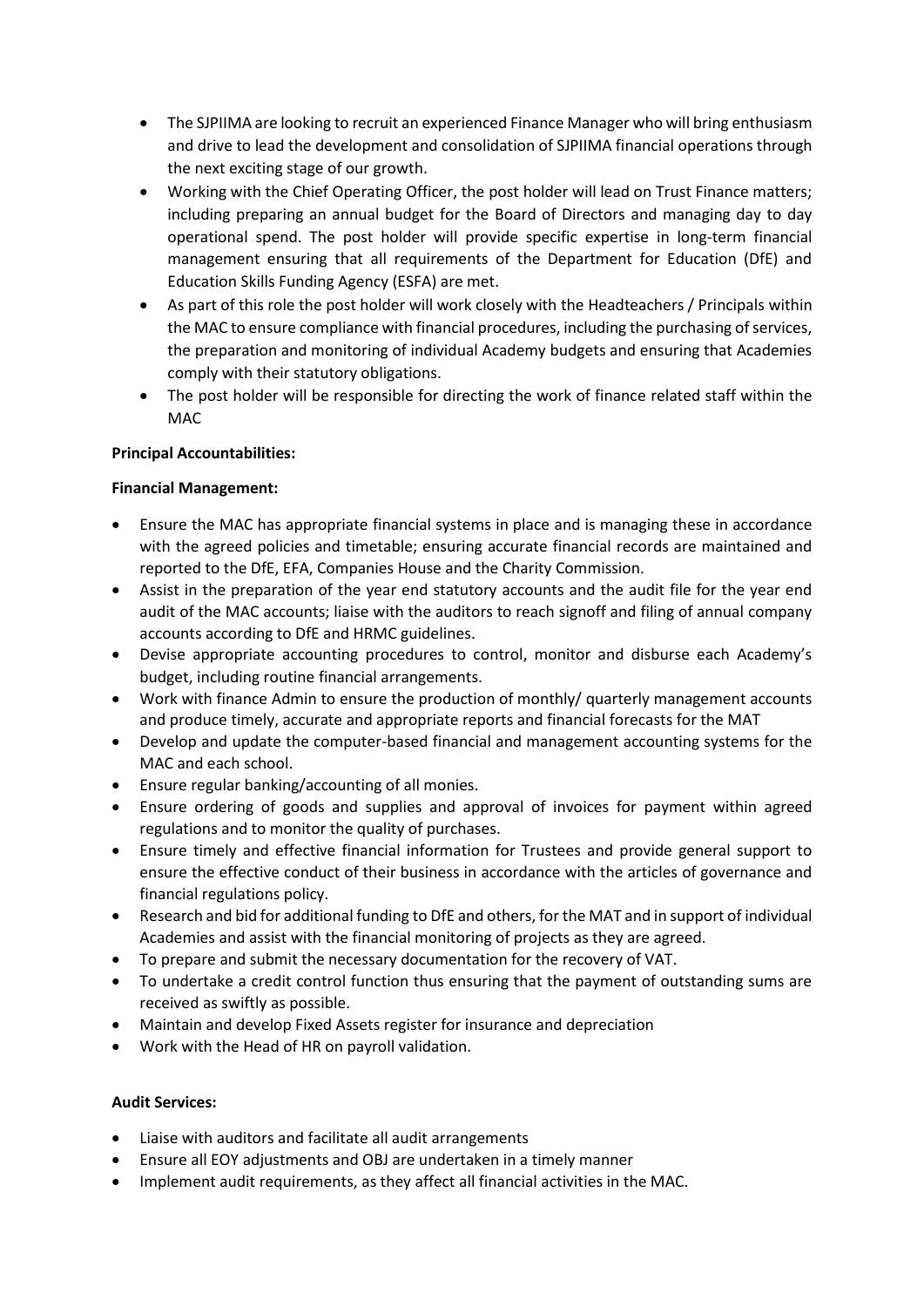• Provide an outward facing RO service

### **Contract Management:**

- Manage the effective purchasing and procurement of services for the MAC, and negotiate, manage and monitor contracts, tenders and agreements for the provision of support services, all to be procured in line with DfE guidance with a view to cost effectiveness and value for money.
- Develop and maintain a contracts register
- In consultation with other key SJPIIMA staff develop work specifications and manage all service contracts, commissions and service level agreements with third parties/private providers, ensuring regular and appropriate review and evaluation in order to ensure value for money is being secured at all times.

### **Business Planning:**

- Contribute to the development and reviews of a 3 year strategic business plan ensuring objectives are linked to the overall long term financial plan of the MAC.
- To manage special projects as required.

### **General responsibilities**

- Individuals have a responsibility for promoting and safeguarding the welfare of children and young people he/she is responsible for or comes into contact with.
- To undertake appropriate professional development including adhering to the principle of performance management.
- To participate in the operation of the MAC Appraisal Scheme
- Such other duties as may be appropriate to achieve the objectives of the post to assist the leadership team in the fulfilment of its objectives commensurate with the post holder's salary grade, abilities and aptitudes.

#### **Safeguarding**

 The jobholder is expected to observe their obligations in accordance with the MAC policy, and to report any concerns that they may have regarding a child or young person's welfare to the appropriate person.

#### **People**

 Overall responsibility for all employees within the MAC. The jobholder must observe their safeguarding, health and safety, confidentiality, data protection, and equality and diversity obligations, as set out in this job description

#### **Staffing**

Direct responsibilities for the MAC Finance officers

#### **Financial**

- Responsibility for the financial management of the Academy, including identifying financial risks such as cash not secured, potential theft or impropriety
- Ensure adherence to Academies Financial Handbook and the scheme of delegation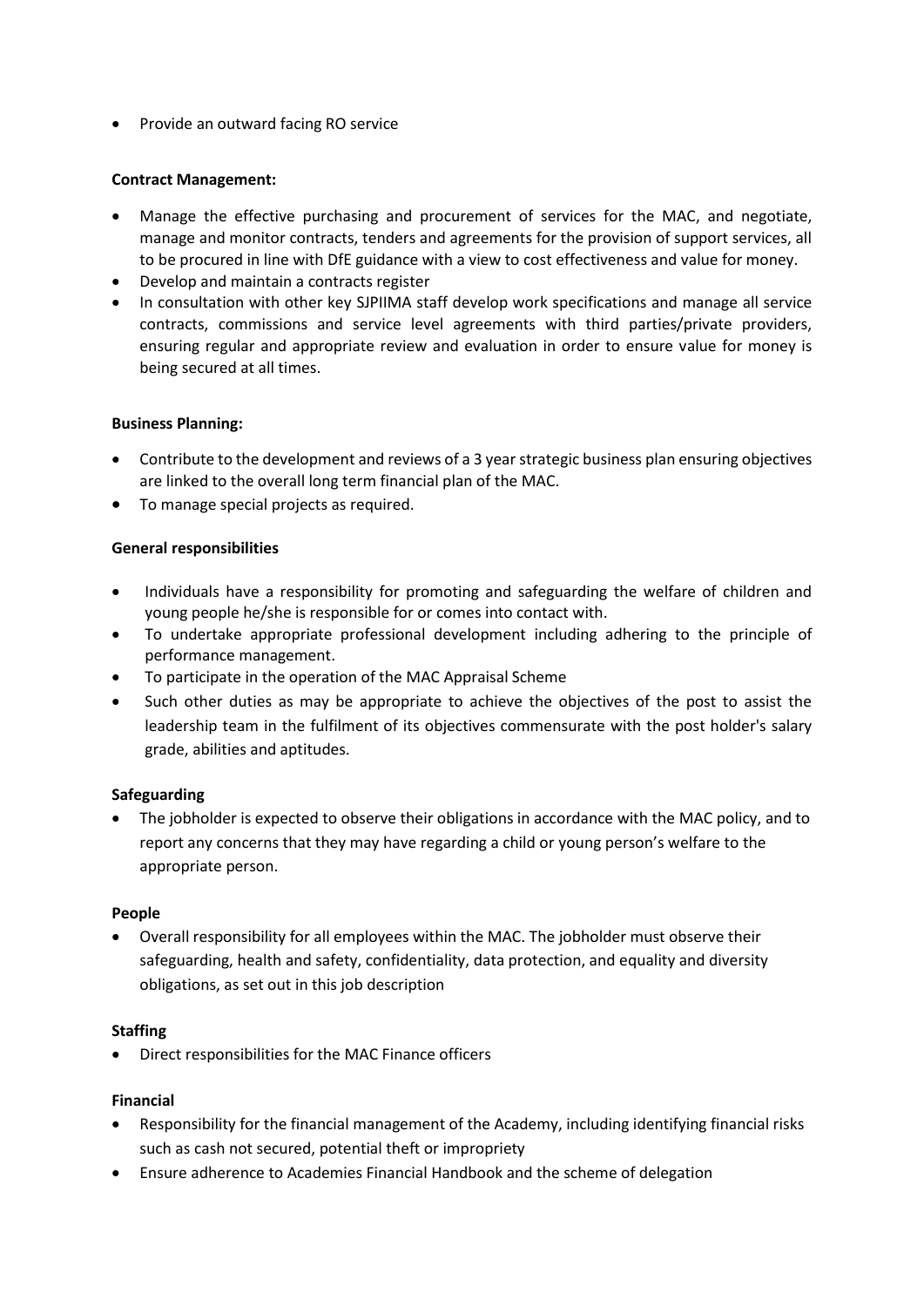### **Physical Resources**

 The post holder will be responsible for the physical resources required to perform their role e.g. computer, software.

### **Special Conditions of Employment**

Rehabilitation of Offenders Act 1974

 This job is exempt from the provisions of the Rehabilitation of Offenders Act 1974. Appointment to this job is subject to an enhanced DBS disclosure being obtained, and any relevant convictions cautions and reprimands being considered. Any convictions cautions or reprimands of relevance, obtained by the jobholder after enhanced DBS clearance has been acquired, must be disclosed to the Principal by the jobholder. Failure by the jobholder to do so, or the obtaining by the jobholder of a relevant conviction caution or reprimand, may be managed in accordance with JPIIMAC Disciplinary Procedure.

Health and Safety

 The jobholder is required to exercise their duty of care by taking responsibility for their own health and safety, and the health and safety of other people who may be affected by their acts or omissions (failure to act). Full guidance regarding health and safety is set out in the JPIIMAC Health and Safety Policy, and in any risk assessments relevant to the jobholder's role or circumstances. Both can be accessed via the jobholder's line manager and must be observed.

Equality and Diversity

 John Paul II Multi Academy is committed to equality and values diversity. As such it is committed to fulfilling its Equality Duty obligations, and expects all staff and volunteers to share this commitment. The Duty requires the MAC to have due regard to the need to eliminate unlawful discrimination, harassment and victimisation, advance equality of opportunity and foster good relations between people who share characteristics, such as age gender, race and faith, and people who do not share them. Staff and volunteers are required to treat all people they come into contact with, with dignity and respect, and are entitled to expect this in return.

Training and Development

 The MAC has a shared responsibility with the jobholder for identifying and satisfying training and development needs. The jobholder is expected to actively contribute to their own continuous professional development, and to attend and participate in any training or development activities required to assist them in undertaking their role and meeting their safeguarding and general obligations.

#### Mobility

 The jobholder may be required to transfer to any job appropriate to their grade at such a place as in the service of the MAC they may be required, in accordance with legitimate operational requirements and / or facilitating the avoidance of staffing reductions.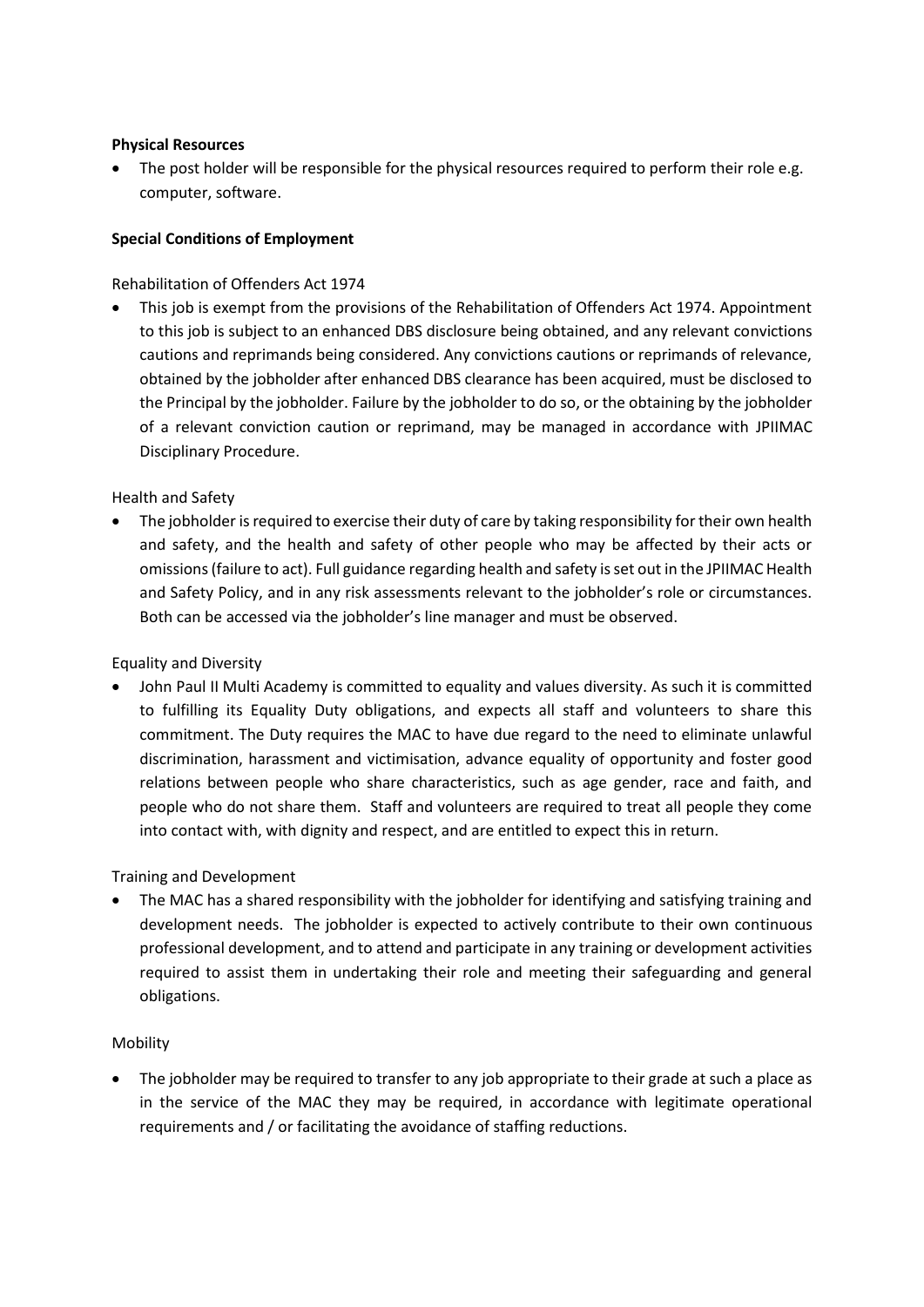This job description reflects the major tasks to be carried out by the jobholder and identifies the level of responsibility at which the jobholder will be required to work, as at the date on which the last review took place.

This job description may subject to review and/ or amendment at any time to reflect the requirements of the job. Any amendments will be made in consultation with any existing jobholder, and will be commensurate with the grade for the job. The jobholder is expected to comply with any reasonable management requests

## **Finance Manager - Person Specification**

The successful candidate will meet the following person specification. Please note that the listed criteria will form the basis of the selection process. Applicants should address all elements of the Person Specification, indicating experience and where appropriate citing supporting examples within their application.

| <b>Attributes</b>           | <b>Essential</b>                                                                                                                                                                                                                                                                                                                                                                                                                                                           | <b>Desirable</b>                                                                                                                                                                                                                                                                                                                                                                                                                                                                                                                                                                                 |
|-----------------------------|----------------------------------------------------------------------------------------------------------------------------------------------------------------------------------------------------------------------------------------------------------------------------------------------------------------------------------------------------------------------------------------------------------------------------------------------------------------------------|--------------------------------------------------------------------------------------------------------------------------------------------------------------------------------------------------------------------------------------------------------------------------------------------------------------------------------------------------------------------------------------------------------------------------------------------------------------------------------------------------------------------------------------------------------------------------------------------------|
| Knowledge and<br>Experience | • Successful experience of working<br>in a school or Academy financial<br>management role, or in a similar<br>position working alongside<br>schools e.g. LA or independent<br>education sector or a qualified<br>accountant.<br>• Educated to A level or equivalent<br>• Experience of managing large<br>and complex budgets;<br>• Experience of producing and<br>presenting complex management<br>accounts.<br>• Experience of successful bid<br>writing or fundraising   | • Successful experience of working<br>in a school or Academy financial<br>management role and managing<br>school budgets<br>· Qualified or part qualified ACA,<br>CIPFA, AAT level4 or above ACCA<br>or equivalent<br>• Engagement with wider<br>educational partnerships<br>spanning the primary, secondary<br>and local authority sectors e.g.<br>TSAs, MATs or the Diocese<br>• Experience of developing school<br>or academies financial systems<br>• Knowledge of Academy financial<br>rules and regulations<br>• Knowledge of Charities SORP<br>• Knowledge of PAYE and VAT<br>regulations |
| <b>Skills and Abilities</b> | • Excellent financial management<br>and financial planning skills.<br>• Ability to introduce and maintain<br>effective and robust financial<br>systems<br>• Outstanding communication<br>skills; ability to communicate<br>effectively at CEO, Headteacher,<br>senior staff and Trustees level<br>and to liaise effectively with<br>internal and external auditors, as<br>well as Government agencies<br>• Ability to analyse financial issues<br>and to interpret complex | • Ability to interrogate school<br>performance data and finances<br>accurately and identify next steps<br>for progress<br>• Good negotiation skills<br>• Ability to successfully manage<br>initiatives for change<br>• Experience of advanced Excel<br>skill including the use of pivot<br>tables and macros.<br>• Receptive to new ideas and able<br>to generate them<br>• Knowledge of using educational<br>finance packages.                                                                                                                                                                  |